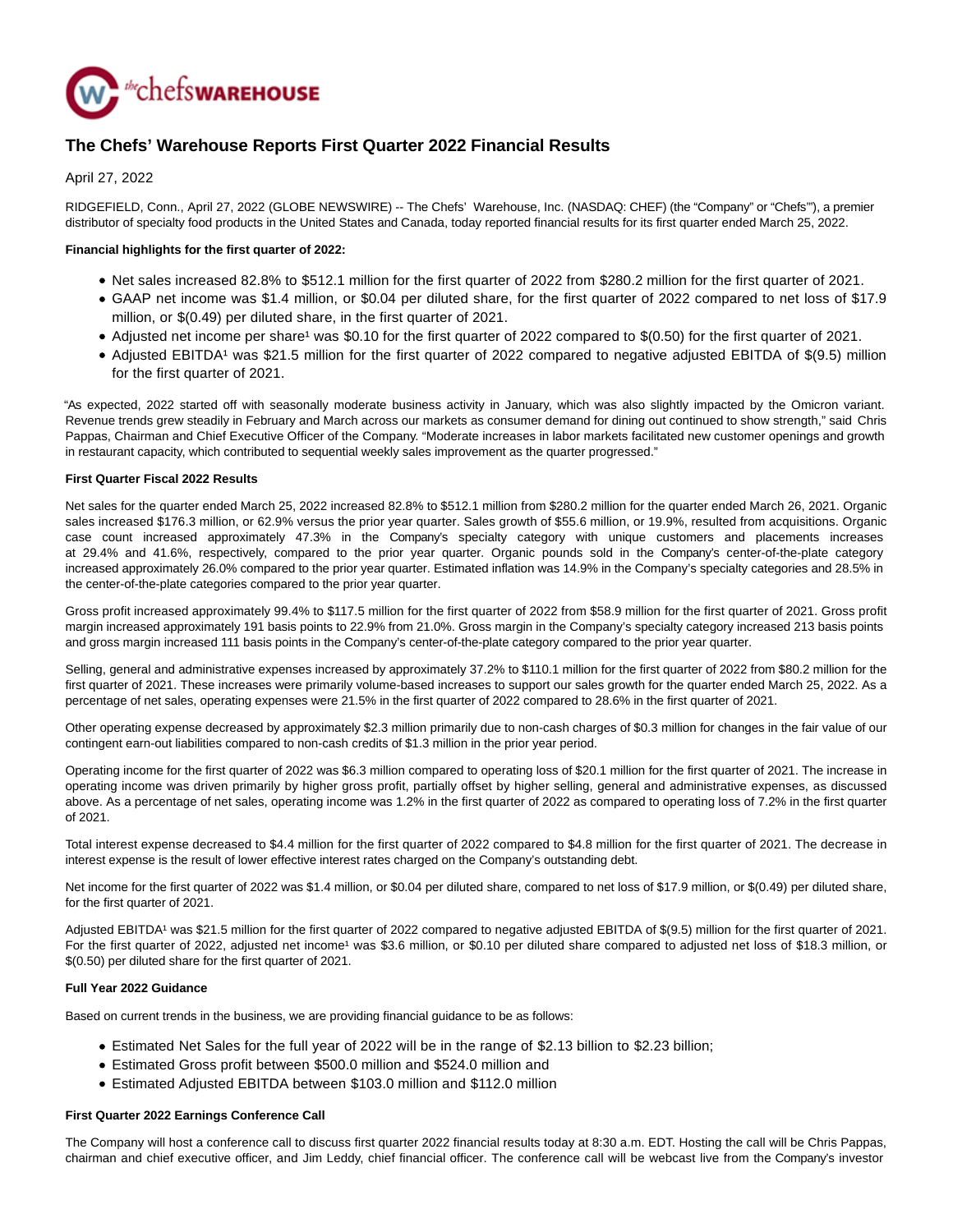relations website at [http://investors.chefswarehouse.com.](https://www.globenewswire.com/Tracker?data=c7dczUd_8OFSGGiYD-SfnrIHKZqUu6kc7OpSc1Hk7NPX4qzP0xi4cCPSXdslkrL1qZPFTBut5aH3XUmFMKDP7w2s144wKieSg9DwZhLQgjTh_cBE9kUxhGuxAaQCkj6F) An online archive of the webcast will be available on the Company's investor relations website.

#### **Forward-Looking Statements**

Statements in this press release regarding the Company's business that are not historical facts are "forward-looking statements" that involve risks and uncertainties and are based on current expectations and management estimates; actual results may differ materially. The risks and uncertainties which could impact these statements include, but are not limited to the following: our sensitivity to general economic conditions, including disposable income levels and changes in consumer discretionary spending; our ability to expand our operations in our existing markets and to penetrate new markets through acquisitions; we may not achieve the benefits expected from our acquisitions, which could adversely impact our business and operating results; we may have difficulty managing and facilitating our future growth; conditions beyond our control could materially affect the cost and/or availability of our specialty food products or center-of-the-plate products and/or interrupt our distribution network; our distribution of centerof-the-plate products, like meat, poultry and seafood, involves exposure to price volatility experienced by those products; our business is a low-margin business and our profit margins may be sensitive to inflationary and deflationary pressures; because our foodservice distribution operations are concentrated in certain culinary markets, we are susceptible to economic and other developments, including adverse weather conditions, in these areas; fuel cost volatility may have a material adverse effect on our business, financial condition or results of operations; our ability to raise capital in the future may be limited; we may be unable to obtain debt or other financing, including financing necessary to execute on our acquisition strategy, on favorable terms or at all; interest charged on our outstanding debt may be adversely affected by changes in the method of determining London Interbank Offered Rate (LIBOR), or the replacement of LIBOR with an alternative rate; our business operations and future development could be significantly disrupted if we lose key members of our management team; and significant public health epidemics or pandemics, including COVID-19, may adversely affect our business, results of operations and financial condition. Any forward-looking statements are made pursuant to the Private Securities Litigation Reform Act of 1995 and, as such, speak only as of the date made. A more detailed description of these and other risk factors is contained in the Company's most recent annual report on Form 10-K filed with the SEC on February 22, 2022 and other reports filed by the Company with the SEC since that date. The Company is not undertaking to update any information until required by applicable laws. Any projections of future results of operations are based on a number of assumptions, many of which are outside the Company's control and should not be construed in any manner as a guarantee that such results will in fact occur. These projections are subject to change and could differ materially from final reported results. The Company may from time to time update these publicly announced projections, but it is not obligated to do so.

#### **About The Chefs' Warehouse**

The Chefs' Warehouse, Inc. [\(http://www.chefswarehouse.com\)](https://www.globenewswire.com/Tracker?data=c7dczUd_8OFSGGiYD-SfnvZVyIuRxfjiz_KnL5wWzri1xFm23ML99VjNia1E_XvlOt8Y637qkNKO7M76nzmzSFTiR4r60CHyDzeAmzbCl9fRRQnsxli-yMCSJRsIHSrz) is a premier distributor of specialty food products in the United States and Canada focused on serving the specific needs of chefs who own and/or operate some of the nation's leading menu-driven independent restaurants, fine dining establishments, country clubs, hotels, caterers, culinary schools, bakeries, patisseries, chocolateries, cruise lines, casinos and specialty food stores. The Chefs' Warehouse, Inc. carries and distributes more than 50,000 products to more than 35,000 customer locations throughout the United States and Canada.

**Contact:** Investor Relations Jim Leddy, CFO, (718) 684-8415

<sup>1</sup>EBITDA, Adjusted EBITDA, adjusted net income (loss) and adjusted EPS are non-GAAP measures. Please see the schedules accompanying this earnings release for a reconciliation of EBITDA, Adjusted EBITDA, adjusted net income (loss) and adjusted EPS to these measures' most directly comparable GAAP measure.

#### **THE CHEFS' WAREHOUSE, INC. CONDENSED CONSOLIDATED STATEMENTS OF OPERATIONS (unaudited, in thousands except share amounts and per share data)**

|                                              |                | <b>Thirteen Weeks Ended</b> |
|----------------------------------------------|----------------|-----------------------------|
|                                              | March 25, 2022 | March 26, 2021              |
| Net sales                                    | \$<br>512,103  | \$<br>280,217               |
| Cost of sales                                | 394,590        | 221,270                     |
| Gross profit                                 | 117,513        | 58,947                      |
| Selling, general and administrative expenses | 110,086        | 80,245                      |
| Other operating expenses (income), net       | 1,163          | (1, 170)                    |
| Operating income (loss)                      | 6,264          | (20, 128)                   |
| Interest expense                             | 4,365          | 4,763                       |
| Income (loss) before income taxes            | 1,899          | (24,891                     |
| Provision for income tax expense (benefit)   | 514            | (6,970)                     |
| Net income (loss)                            | 1,385          | (17, 921)                   |
|                                              |                |                             |
| Net income (loss) per share:                 |                |                             |
| Basic                                        | \$<br>0.04     | \$<br>(0.49)                |
| Diluted                                      | \$<br>0.04     | \$<br>(0.49)                |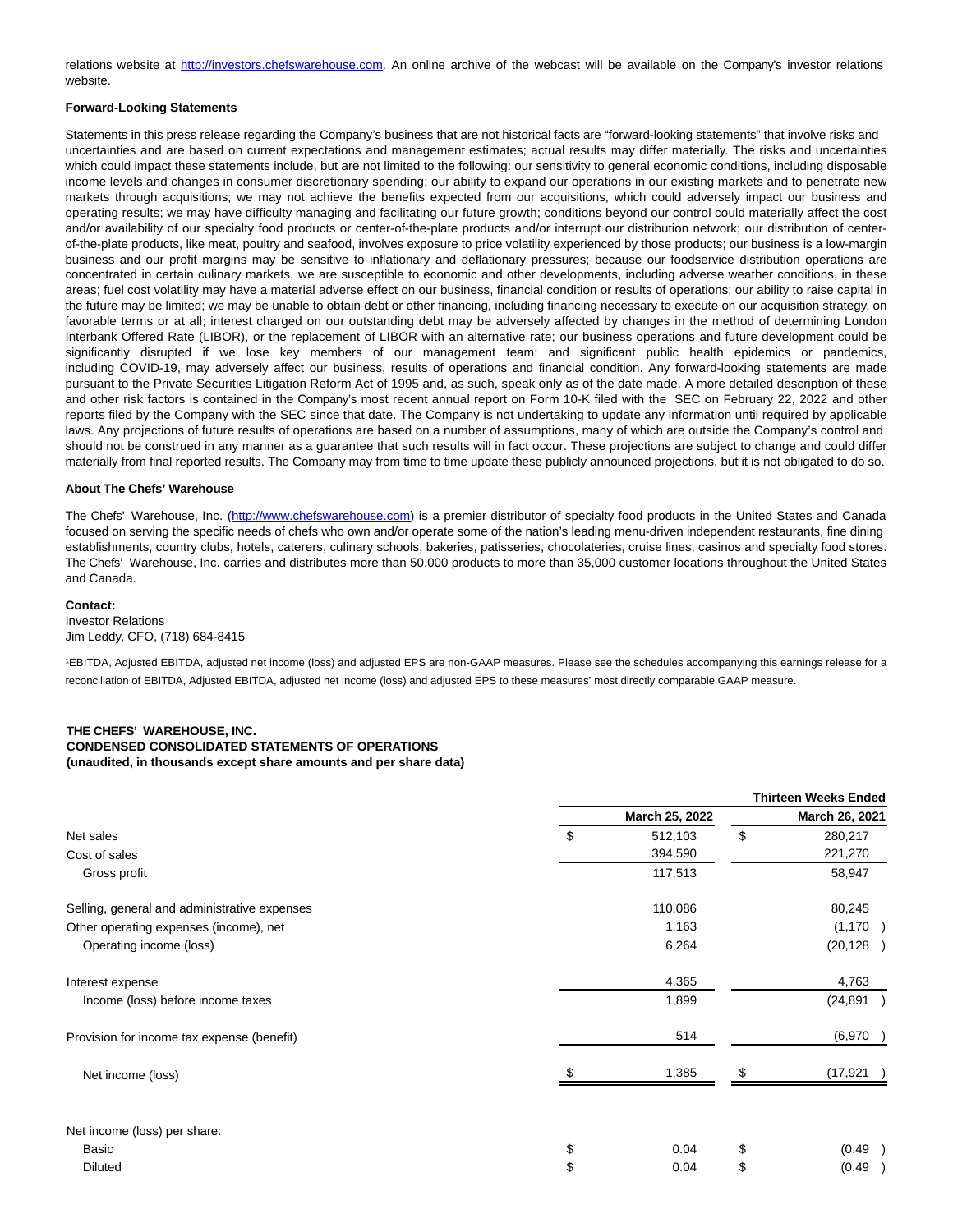Weighted average common shares outstanding:

| Basic          | 36.935.717 | 36,401,748 |
|----------------|------------|------------|
| <b>Diluted</b> | 37.307.478 | 36,401,748 |

#### **THE CHEFS' WAREHOUSE, INC. CONDENSED CONSOLIDATED BALANCE SHEETS AS OF MARCH 25, 2022 AND DECEMBER 24, 2021 (in thousands)**

|                                                     | March 25, 2022  | December 24, 2021    |
|-----------------------------------------------------|-----------------|----------------------|
|                                                     | (unaudited)     |                      |
| Cash and cash equivalents                           | \$<br>79,439    | \$<br>115,155        |
| Accounts receivable, net                            | 169,792         | 172,540              |
| Inventories, net                                    | 152,443         | 144,491              |
| Prepaid expenses and other current assets           | 37,002          | 37,774               |
| Total current assets                                | 438,676         | 469,960              |
| Equipment, leasehold improvements and software, net | 151,751         | 133,622              |
| Operating lease right-of-use assets                 | 148,381         | 130,701              |
| Goodwill                                            | 230,988         | 221,775              |
| Intangible assets, net                              | 108,832         | 104,743              |
| Deferred taxes, net                                 | 8,876           | 9,380                |
| Other assets                                        | 4,065           | 3,614                |
| <b>Total assets</b>                                 | \$<br>1,091,569 | \$<br>1,073,795      |
|                                                     |                 |                      |
| Accounts payable                                    | \$<br>121,444   | \$<br>118,284        |
| <b>Accrued liabilities</b>                          | 34,852          | 35,390               |
| Short-term operating lease liabilities              | 17,835          | 15,882               |
| Accrued compensation                                | 15,069          | 22,321               |
| Current portion of long-term debt                   | 4,971           | 5,141                |
| <b>Total current liabilities</b>                    | 194,171         | 197,018              |
| Long-term debt, net of current portion              | 393,565         | 394,160              |
| Operating lease liabilities                         | 143,827         | 127,296              |
| <b>Other liabilities</b>                            | 5,581           | 5,110                |
| <b>Total liabilities</b>                            | 737,144         | 723,584              |
| Preferred stock                                     |                 |                      |
| Common stock                                        | 383             | 380                  |
| Additional paid in capital                          | 316,943         | 314,242              |
| Cumulative foreign currency translation adjustment  | (1,897)         | (2,022)<br>$\lambda$ |
| Retained earnings                                   | 38,996          | 37,611               |
| Stockholders' equity                                | 354,425         | 350,211              |
| Total liabilities and stockholders' equity          | \$<br>1,091,569 | \$<br>1,073,795      |
|                                                     |                 |                      |

### **THE CHEFS' WAREHOUSE, INC. CONDENSED CONSOLIDATED STATEMENTS OF CASH FLOWS FOR THE THIRTEEN WEEKS ENDED MARCH 25, 2022 AND MARCH 26, 2021 (unaudited, in thousands)**

|                                                                                        | March 25, 2022 | March 26, 2021 |
|----------------------------------------------------------------------------------------|----------------|----------------|
| Cash flows from operating activities:                                                  |                |                |
| Net income (loss)                                                                      | 1.385          | (17.921        |
| Adjustments to reconcile net income (loss) to net cash provided by (used in) operating |                |                |

activities: Depreciation and amortization 5,889 5,107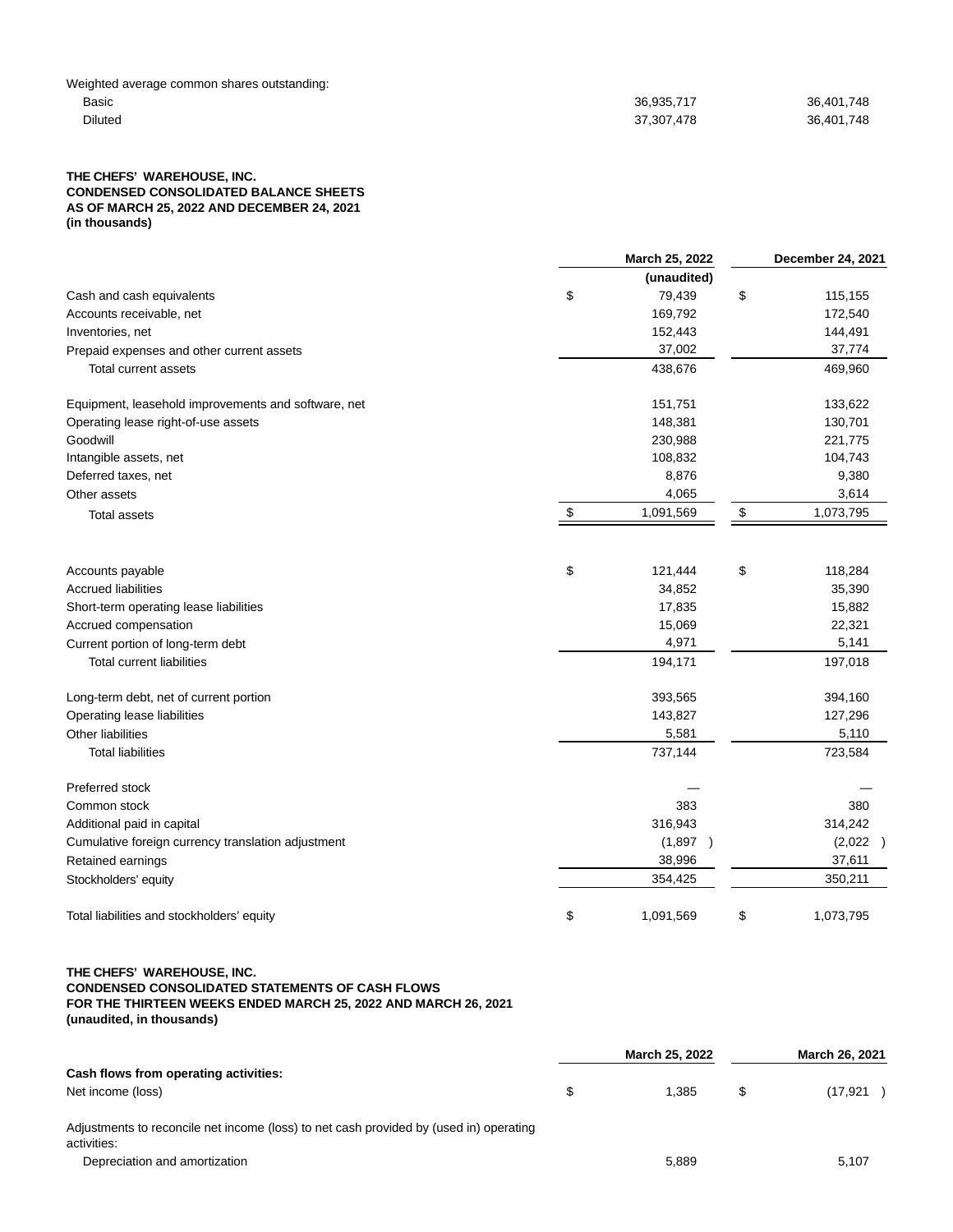| Cash and cash equivalents at end of period                          | \$<br>79,439 | \$<br>175,000 |
|---------------------------------------------------------------------|--------------|---------------|
| Cash and cash equivalents at beginning of period                    | 115,155      | 193,281       |
| Net change in cash and cash equivalents                             | (35,716)     | (18, 281)     |
| Effect of foreign currency translation on cash and cash equivalents | 58           | 4             |
| Net cash used in financing activities                               | (3,851)      | (3,726)       |
| Payments under asset based loan facility                            |              | (20,000)      |
| Surrender of shares to pay withholding taxes                        | (2,040)      | (1, 192)      |
| Payment of deferred financing fees                                  | (406)        | (1,450)       |
| Proceeds from debt issuance                                         |              | 51,750        |
| Payment of debt, finance lease and other financing obligations      | (1, 405)     | (32,834)      |
| Cash flows from financing activities:                               |              |               |
| Net cash used in investing activities                               | (42, 206)    | (2,896)       |
| Cash paid for acquisitions                                          | (28,000)     |               |
| Capital expenditures                                                | (14, 206)    | (2,896)       |
| Cash flows from investing activities:                               |              |               |
| Net cash provided by (used in) operating activities                 | 10,283       | (11, 663)     |
| Other assets and liabilities                                        | (156)        | 26            |
| Accounts payable, accrued liabilities and accrued compensation      | (9,830)      | 12,026        |
| Prepaid expenses and other current assets                           | (1,080)      | 850           |
| Inventories                                                         | (4, 391)     | (9,357)       |
| Accounts receivable                                                 | 10,084       | (2,585)       |
| Changes in assets and liabilities, net of acquisitions:             |              |               |
| Loss on asset disposal                                              | 17           | 5             |
| Change in fair value of contingent earn-out liabilities             | 299          | (1, 308)      |
| Stock compensation                                                  | 3,043        | 2,458         |
| Amortization of deferred financing fees                             | 539          | 864           |
| Benefit for deferred income taxes                                   | 504          | (5,025)       |
| Non-cash operating lease expense                                    | 802          | 109           |
| Benefit for allowance for doubtful accounts                         | (178)        | (451)         |
| Amortization of intangible assets                                   | 3,356        | 3,539         |

# **THE CHEFS' WAREHOUSE, INC.**

# **RECONCILIATION OF GAAP NET INCOME (LOSS) PER COMMON SHARE**

**(unaudited; in thousands except share amounts and per share data)**

|                                                    |                | <b>Thirteen Weeks Ended</b> |
|----------------------------------------------------|----------------|-----------------------------|
|                                                    | March 25, 2022 | March 26, 2021              |
| Numerator:                                         |                |                             |
| Net income (loss)                                  | \$<br>1.385    | \$<br>(17, 921)             |
| Denominator:                                       |                |                             |
| Weighted average basic common shares outstanding   | 36,935,717     | 36,401,748                  |
| Dilutive effect of unvested common shares          | 330.415        |                             |
| Dilutive effect of options and warrants            | 41,346         |                             |
| Weighted average diluted common shares outstanding | 37,307,478     | 36,401,748                  |
| Net income (loss) per share:                       |                |                             |
| Basic                                              | \$<br>0.04     | \$<br>(0.49)                |
| Diluted                                            | \$<br>0.04     | \$<br>(0.49)                |

## **THE CHEFS' WAREHOUSE, INC.**

**RECONCILIATION OF EBITDA AND ADJUSTED EBITDA TO NET INCOME (LOSS)**

**(unaudited; in thousands)**

|                | <b>Thirteen Weeks Ended</b> |
|----------------|-----------------------------|
| March 25, 2022 | March 26, 2021              |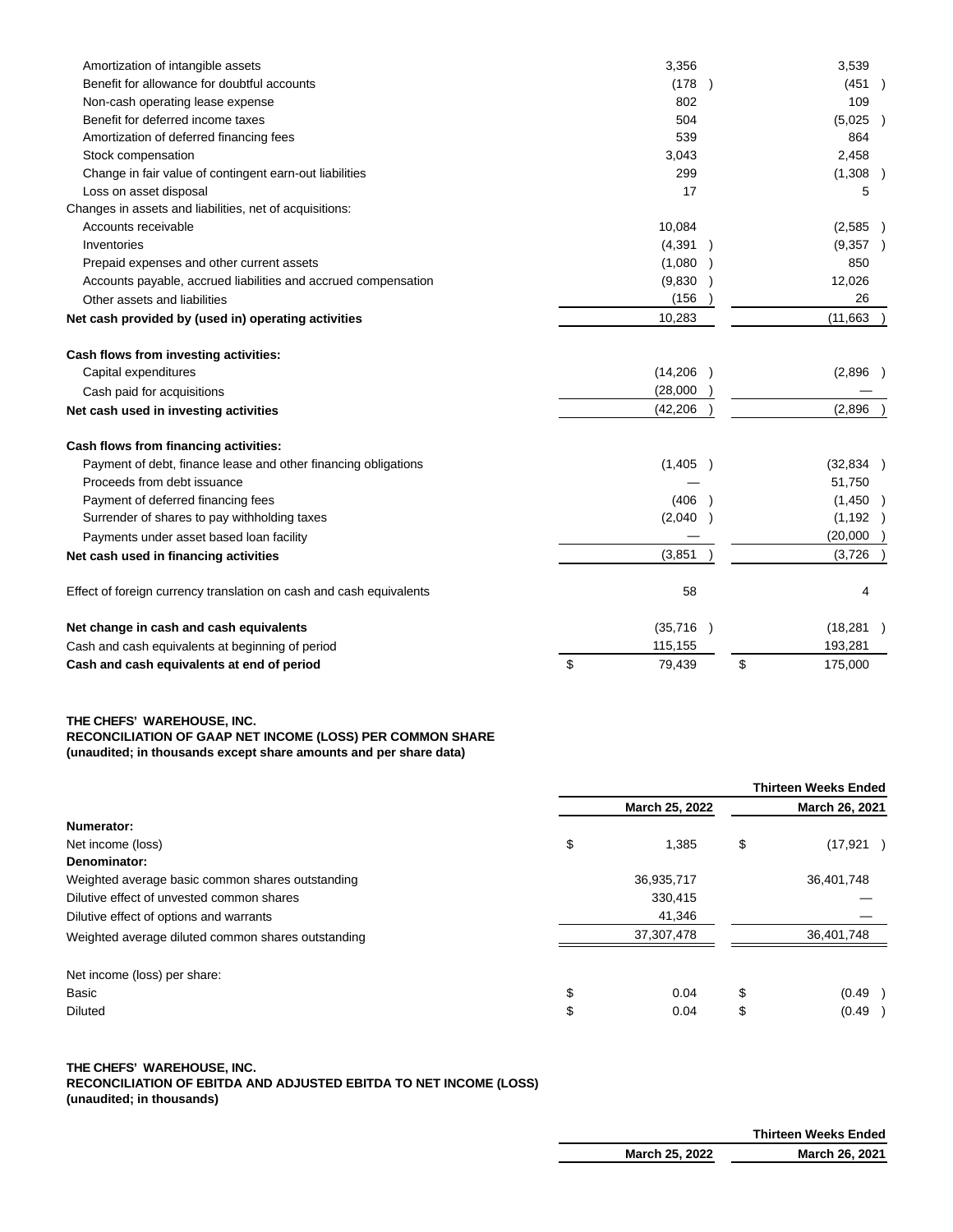| Net income (loss)                          | \$<br>1,385  | \$<br>(17,921  |
|--------------------------------------------|--------------|----------------|
| Interest expense                           | 4,365        | 4,763          |
| Depreciation                               | 5,889        | 5,107          |
| Amortization                               | 3,356        | 3,539          |
| Provision for income tax expense (benefit) | 514          | (6,970)        |
| EBITDA (1)                                 | 15,509       | (11,482        |
| Adjustments:                               |              |                |
| Stock compensation (2)                     | 3,043        | 2,458          |
| Other operating expenses (income), net (3) | 1,163        | (1, 170)       |
| Duplicate rent (4)                         | 1,736        | 695            |
| Adjusted EBITDA (1)                        | \$<br>21.451 | \$<br>(9, 499) |

- 1. We are presenting EBITDA and Adjusted EBITDA, which are not measurements determined in accordance with the U.S. generally accepted accounting principles, or GAAP, because we believe these measures provide additional metrics to evaluate our operations and which we believe, when considered with both our GAAP results and the reconciliation to net income, provide a more complete understanding of our business than could be obtained absent this disclosure. We use EBITDA and Adjusted EBITDA, together with financial measures prepared in accordance with GAAP, such as revenue and cash flows from operations, to assess our historical and prospective operating performance and to enhance our understanding of our core operating performance. The use of EBITDA and Adjusted EBITDA as performance measures permits a comparative assessment of our operating performance relative to our performance based upon GAAP results while isolating the effects of some items that vary from period to period without any correlation to core operating performance or that vary widely among similar companies.
- 2. Represents non-cash stock compensation expense associated with awards of restricted shares of our common stock and stock options to our key employees and our independent directors.
- 3. Represents non-cash changes in the fair value of contingent earn-out liabilities related to our acquisitions, non-cash charges related to asset disposals and certain third-party deal costs incurred in connection with our acquisitions or financing arrangements.
- 4. Represents duplicate rent and occupancy costs for our Los Angeles, CA, Richmond, CA, and Miami, FL facilities.

## **THE CHEFS' WAREHOUSE, INC. RECONCILIATION OF ADJUSTED NET INCOME (LOSS) TO NET INCOME (LOSS) (unaudited; in thousands except share amounts and per share data)**

|                                                                               |                | <b>Thirteen Weeks Ended</b> |
|-------------------------------------------------------------------------------|----------------|-----------------------------|
|                                                                               | March 25, 2022 | March 26, 2021              |
| Net income (loss)                                                             | \$<br>1,385    | \$<br>(17, 921)             |
| Adjustments to reconcile net income (loss) to adjusted net income (loss) (1): |                |                             |
| Other operating expenses (income), net (2)                                    | 1,163          | (1, 170)                    |
| Duplicate rent (3)                                                            | 1,736          | 695                         |
| Write-off of unamortized deferred financing fees (4)                          | 69             |                             |
| Tax effect of adjustments (5)                                                 | (801)          | 131                         |
| Total adjustments                                                             | 2,167          | (344                        |
| Adjusted net income (loss)                                                    | 3,552          | (18,265                     |
| Diluted adjusted net income (loss) per common share                           | \$<br>0.10     | \$<br>(0.50)                |
| Diluted shares outstanding - adjusted                                         | 37,307,478     | 36,401,748                  |

1. We are presenting adjusted net income and adjusted net income per share, which are not measurements determined in accordance with U.S. generally accepted accounting principles, or GAAP, because we believe these measures provide additional metrics to evaluate our operations and which we believe, when considered with both our GAAP results and the reconciliation to net income available to common stockholders, provide a more complete understanding of our business than could be obtained absent this disclosure. We use adjusted net income available to common stockholders and adjusted net income per share, together with financial measures prepared in accordance with GAAP, such as revenue and cash flows from operations, to assess our historical and prospective operating performance and to enhance our